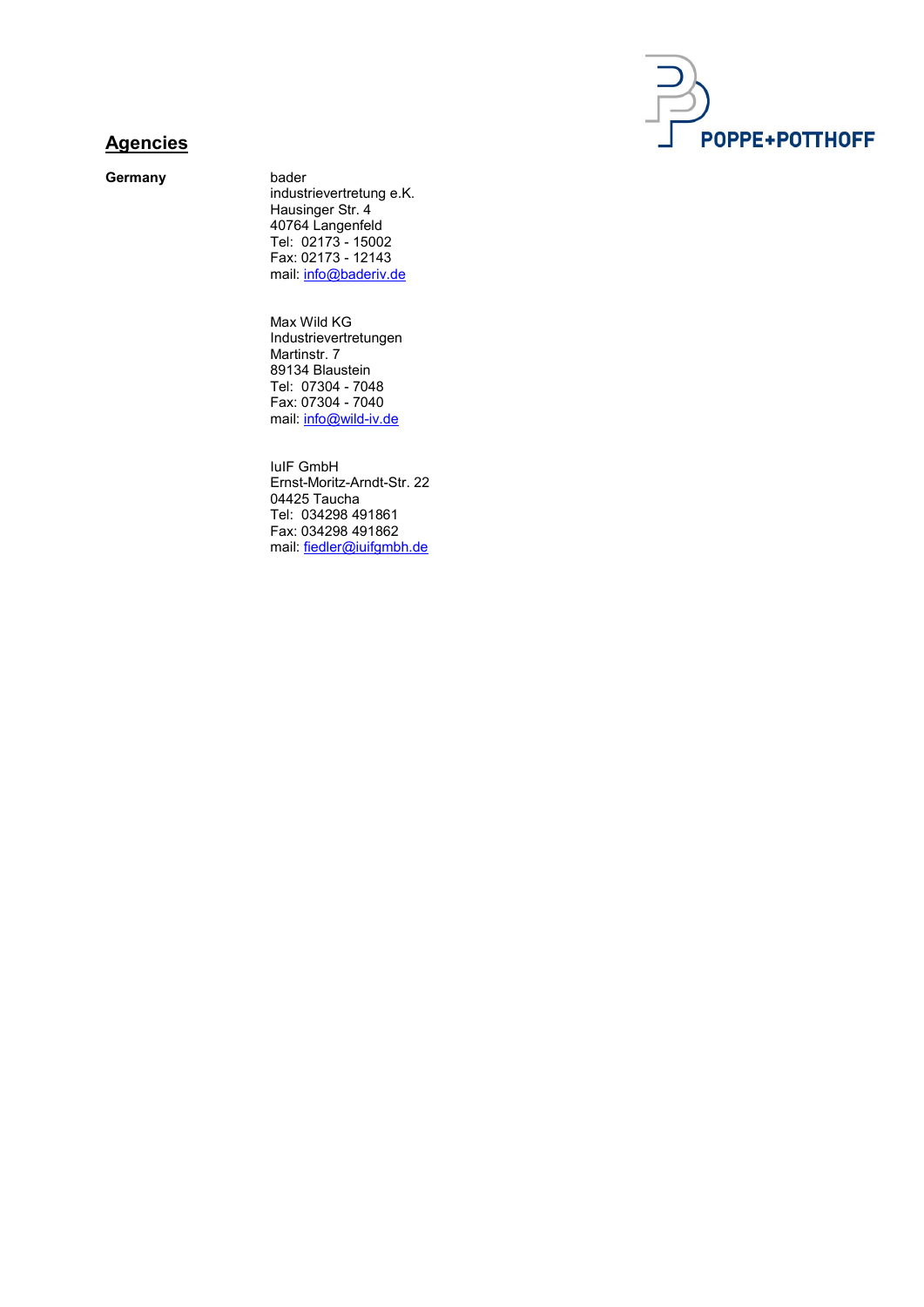

## EUROPE

| Austria        | Burde-Co Handels GmbH<br>Albertgasse 29<br>A – 1080 Wien<br>Tel: 0043 - 140 239 730<br>Fax: 0043 - 140 239 730 30<br>mail: service@burde-metall.at                                                                                    |
|----------------|---------------------------------------------------------------------------------------------------------------------------------------------------------------------------------------------------------------------------------------|
| <b>Finland</b> | Korkman Ky<br>Löfdalantie 83<br>FIN-02420 Jorvas<br>Tel: 00358 - 50-642 77<br>Fax: 00358 - 42-106 42 77<br>mail: mikael@korkman.fi                                                                                                    |
| France         | <b>SRUS Gelis-Garcia</b><br>Parc St-Christophe<br>10, Avenue de l'Entreprise<br>Pôle Galilée 2<br>$F - 95800$ Cergy<br>Tel: 0033 - 1 - 30 20 07 42<br>Cell: 0033 - 6 - 80 14 02 82<br>mail: srus.garcia@me.com                        |
| Switzerland    | Max Wild KG<br>Industrievertretungen<br>Martinstr. 7<br>GER - 89134 Blaustein<br>Tel: 0049 7304 - 7048<br>Fax: 0049 7304 - 7040<br>mail: info@wild-iv.de                                                                              |
| <b>England</b> | Marcar Steel & Engineering Ltd.<br>Marcar House, Parkshot<br>Richmond-Upon-Thames<br>Surrey<br>TW9 2RG<br><b>Great Britain</b><br>Tel: 0044 - 208 940 8201<br>Fax: 0044 - 208 948 7030<br>mail: stephen@marcar.co.uk                  |
| Spain          | Santillana e Hijos, S.L.<br>Salvador Sastre, 2, pta.5.<br>$E - 46007$ Valencia<br>Tel: 0034 - 96 341 55 22<br>Fax: 0034 - 96 342 22 20<br>mail: alex@santillanametal.com                                                              |
| Italy          | TARGERT di Paleni Arturo<br>Via Damiano Chiesa, 7<br>I-24128 Bergamo<br>Tel: 0039 - 035 - 254 068<br>Cell: 0039 - 348 - 264 1357<br>mail: arturo.paleni@gmail.com                                                                     |
| <b>Turkey</b>  | ÖZALP Mühendislik<br>ve Makina Dis Ticaret San. Ltd. Sti.<br>Hanimefendi sokak 138-B/4<br>TR - 34381 Sisli - Istanbul<br>Tel: 0090 - 212 224 59 78<br>Fax: 0090 - 212 247 10 95<br>mail: erol.ozalp@ozalp-tr.com<br>info@ozalp-tr.com |